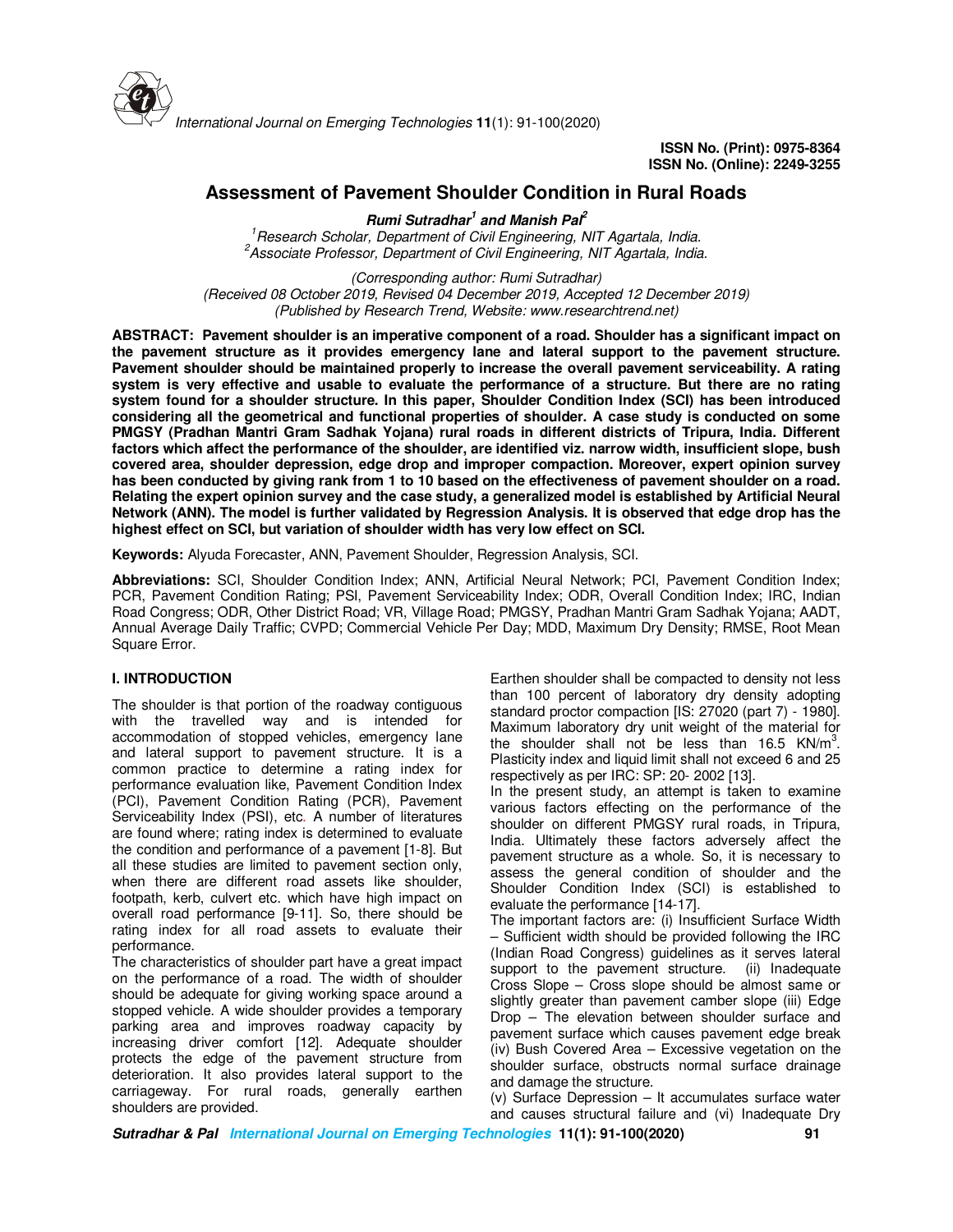Density  $-$  As shoulder acts as an emergency lane, the subgrade soil of shoulder shall be compacted at its maximum dry density.

Now-a-days Artificial Neural Network (ANN) is a widely used prediction tool. A number of simulation works are conducted using ANN [18-21]. In this study, pavement performance models are established using this tool.

The shoulder failure data sets and SCI data sets are used as input parameters and output parameters respectively in ANN programming. The proposed model is developed by using Alyuda Forecaster and EasyNN Plus software. Again an equation is derived using Multi Linear Regression Analysis by SPSS software [22, 23].

For validation of the established models, an extra unknown data-set is run with both the models and result is compared to actual field data. F-Test is carried out for the comparison of the models. It is found that both the models are satisfactory to evaluate SCI. It is also analytically found that the width of shoulder has less impact on SCI than the other distress parameters; whereas edge drop has the highest impact on SCI.

## **II. LITERATURES**

Tarawneh and Sarireh (2013) have examined different factors which are causing severe road deterioration for several years in roads of Jordan and they have assigned rating system from 1 to 5 indicting probable causes of road deterioration [1].

Prasad *et al*., (2013) have conducted a case study on the PMGSY roads of different districts in Rajasthan, India and established relationship between the roughness and other surface distresses using multiple linear regression analysis [3]. Kumar and Patel (2009) have developed pavement deterioration model based on different distresses and roughness on PMGSY roads of Uttarakhand and Uttar Pradesh States. Regression analysis and ANN have been used to develop the models. Moreover, the maintenance priority index has been developed using three parameters: deflection, roughness and traffic [4]. Ammons and Brinson (2011) have examined the prevalence of street condition ratings among municipalities in North Carolina [17].

Thube (2012) has presented the timely identification of undesirable distress in pavements at network level using pavement management system [20]. Gowda and Shivananda (2018) conducted a case study on maintenance of road shoulder. They have identified some shoulder failures and recommended some maintenance strategies [24].

Most of the researchers have examined pavement distresses and serviceability. Several statistical rating systems: Pavement Condition Index (PCI), Pavement Condition Rating (PCR), Pavement Service Rating (PSR), Overall Condition Index (OCI) etc. are introduced for giving an index number to the carriageway to identify the performance level of pavement. A very few research works are found to identify shoulder failures.

But, there are no rating systems to determine the performance of shoulder sections. Again there is no explanation of the causes and effects of each shoulder failures. Deterioration of shoulder also affects the pavement strength and its serviceability. Therefore, it is necessary to identify the shoulder condition and provide a statistical rating to the shoulder which is referred as Shoulder Condition Index (SCI)

## **III. CLASSIFICATION OF RURAL ROADS**

The rural roads in India are commonly referred to: Ot her District Roads (ODR) and Village Roads (VR). ODRs are the roads serving rural area of production which are providing them access to market centres, taluka headquarters, block development headquarters or major district roads. Village roads are roads connecting villages or cluster/group of villages with each other and to the nearest road of a higher category. These two categories of roads are called as rural roads. Pradhan Mantri Gram Sadhak Yojana (PMGSY) is a central scheme under which different rural roads are constructed in India.

### **IV. SITE SELECTION**

In this study, 32 PMGSY rural roads are selected at different districts of Tripura, India. In each road section (having 200m length) is marked for conducting survey. Though, the failure types and its severity are varying at every location of road section; the failure data is collected at every 20m interval of a section. Roads are selected in such a way that they comprise with almost similar traffic movements, sub grade parameters and surrounding environmental conditions. The road networks details are listed in Table 1. Less numbers of vehicles are plying in all PMGSY rural roads. So, it is observed that AADT (Average Annual Daily Traffic) value is 10 to 15 CVPD (Commercial Vehicle per Day), whereas total numbers of motorised traffic per day (except two-wheeler) is 100 to 120 veh/day. Other general data is shown in Table 2.

## **V. OBSERVATION AND DATA COLLECTION**

The basic failures and drawbacks have been identified on shoulder surface in rural roads. It is observed that only earthen shoulders are provided and these are not maintained properly. As a result severe distresses are observed in the pavement shoulder section. So, a preliminary survey is conducted over the selected roads to find out the general factors effecting on the performance of the shoulder section.

It is already mentioned that the major factors are specified as (i) insufficient surface width (ii) inadequate cross slope (iii) edge drop (iv) bush covered area (v) surface depression and (vi) Inadequate Dry Density. Accordingly, the data collection format is prepared which is shown in Table 3.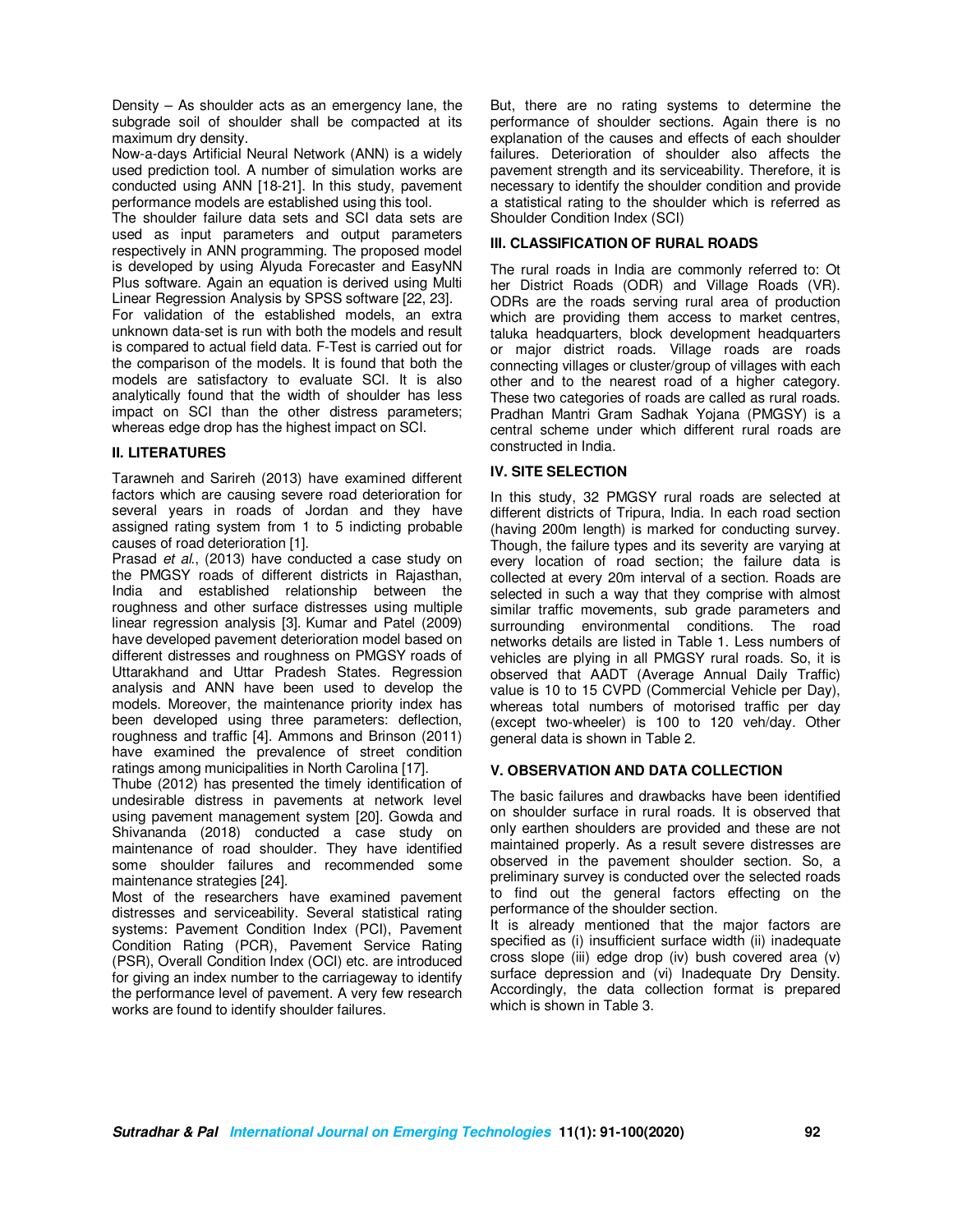| S. No. | <b>District</b>        | <b>Name of Road</b>                                 | Length (Km) |
|--------|------------------------|-----------------------------------------------------|-------------|
| 1.     |                        | Assam - Agartala Rd. (Kalabagan) to Joynagar        | 1.795       |
| 2.     | <b>West District</b>   | Meglipara to Purba Champamura                       | 1.802       |
| 3.     |                        | T.E.College to Hari Sardar Para                     | 1.538       |
| 4.     |                        | Bel bari to Jai Krishnapara                         | 6.230       |
| 5.     |                        | Sonamura Rd. to Paschim Nalchar                     | 3.085       |
| 6.     | Shipahijala District   | Kalapania (Melaghar - Kakraban Rd.) to Debpara      | 3.868       |
| 7.     |                        | Sonamura-Boxanagar Rd to Manaimura                  | 5.130       |
| 8.     |                        | Kalapania to Kamrangatali                           | 6.227       |
| 9.     |                        | Udaipur to Jampuijala                               | 5.092       |
| 10.    | Gomati District        | Purba Dhajanagar to Pitra Bazar                     | 4.601       |
| 11.    |                        | Udaipur Kakraban main Road to Tulamura              | 6.225       |
| 12.    |                        | Chandraham Para to Maluonrai Para                   | 3.869       |
| 13.    |                        | Bhati Fatikcherra to Tartara                        |             |
| 14.    | Khowai District        | Santipara to Berimura                               | 4.808       |
| 15.    |                        | Agartala-Simna Road to Barmantilla via tufani lunga | 4.137       |
| 16.    |                        | Baishnab Colony (G M Para) to Sarat Thakur Para     | 4.247       |
| 17.    |                        | Dharmanagar degree college to Sanicherra            | 5.585       |
| 18.    |                        | Ananda Bazar to Harsing Para                        | 3.131       |
| 19.    | <b>North District</b>  | Noagang to Jalabassa                                | 9.993       |
| 20.    |                        | Dharmanagar (DRBS) to Satsangam                     | 13.124      |
| 21.    |                        | Kailashahar murticherra to Landless coloney         | 1.85        |
| 22.    | Unakoti District       | Pecharthal to Laljuri                               | 8.908       |
| 23.    |                        | DK road to Unakoti Debbarmapara                     | 1.514       |
| 24.    |                        | Machmara-Karaicherra to Laljuri                     | 10.006      |
| 25.    |                        | Chawmanu Govindabari to Thalcherra                  | 2.445       |
| 26.    | <b>Dhalai District</b> | Manu to Chiching Cherra                             | 3.682       |
| 27.    |                        | Mog Para to Gira Ch. Para                           |             |
| 28.    |                        | Dalubari to Ramratan Para                           | 2.201       |
| 29.    |                        | Dulanbari to Mandaibari                             | 4.327       |
| 30.    | South District         | Karbook-Jatanbari Rd to Bankacherra                 | 2.468       |
| 31.    |                        | Karbook-Silachari Rd to Bhagaban Tilla              | 5.645       |
| 32.    |                        | L044 (UBC Nagar Road) to Nath Para                  | 2.625       |

## **Table 1: Details of selected roads to analyze shoulder failures.**

### **Table 2: Variation of the Basic Particulars of the Selected Roads.**

| <b>Particulars</b>       | <b>Variations</b>               |
|--------------------------|---------------------------------|
| Temperature              | $4^{\circ}$ C – 39 $^{\circ}$ C |
| Annual Rainfall          | $2500$ mm $- 2570$ mm           |
| CBR value of soil        | 10-30                           |
| <b>OMC</b>               | 14% - 14.5%                     |
| Sp. Gr. of subgrade soil | $2.6 - 2.7$                     |
| Total pavement Thickness | 170-220 mm                      |

### **Table 3: Data Collection Format.**

| Name of Road:<br>Date:<br>Section No. |                                     |   |   |   |   |                  |   |   |    |
|---------------------------------------|-------------------------------------|---|---|---|---|------------------|---|---|----|
|                                       |                                     |   |   |   |   | <b>Intervals</b> |   |   |    |
| S. No.                                | <b>Distress Type</b>                | 2 | 3 | 4 | 5 | 6                | 8 | 9 | 10 |
| . .                                   | Width (m)                           |   |   |   |   |                  |   |   |    |
| 2.                                    | Cross Slope (%)                     |   |   |   |   |                  |   |   |    |
| 3.                                    | Edge drop (m)                       |   |   |   |   |                  |   |   |    |
| 4.                                    | Bush Covered Area (m <sup>2</sup> ) |   |   |   |   |                  |   |   |    |
| 5.                                    | Surface Depression $(m^2)$          |   |   |   |   |                  |   |   |    |
| 6.                                    | Dry Density (g/cc)                  |   |   |   |   |                  |   |   |    |

*A. Shoulder Width* 

The width of shoulder for rural roads in different terrain can be directly obtained using Table 4 and 5.

As per IRC:SP: 20-2002 rural road manual, shoulder width will be one half the differences between the roadway width and carriageway width.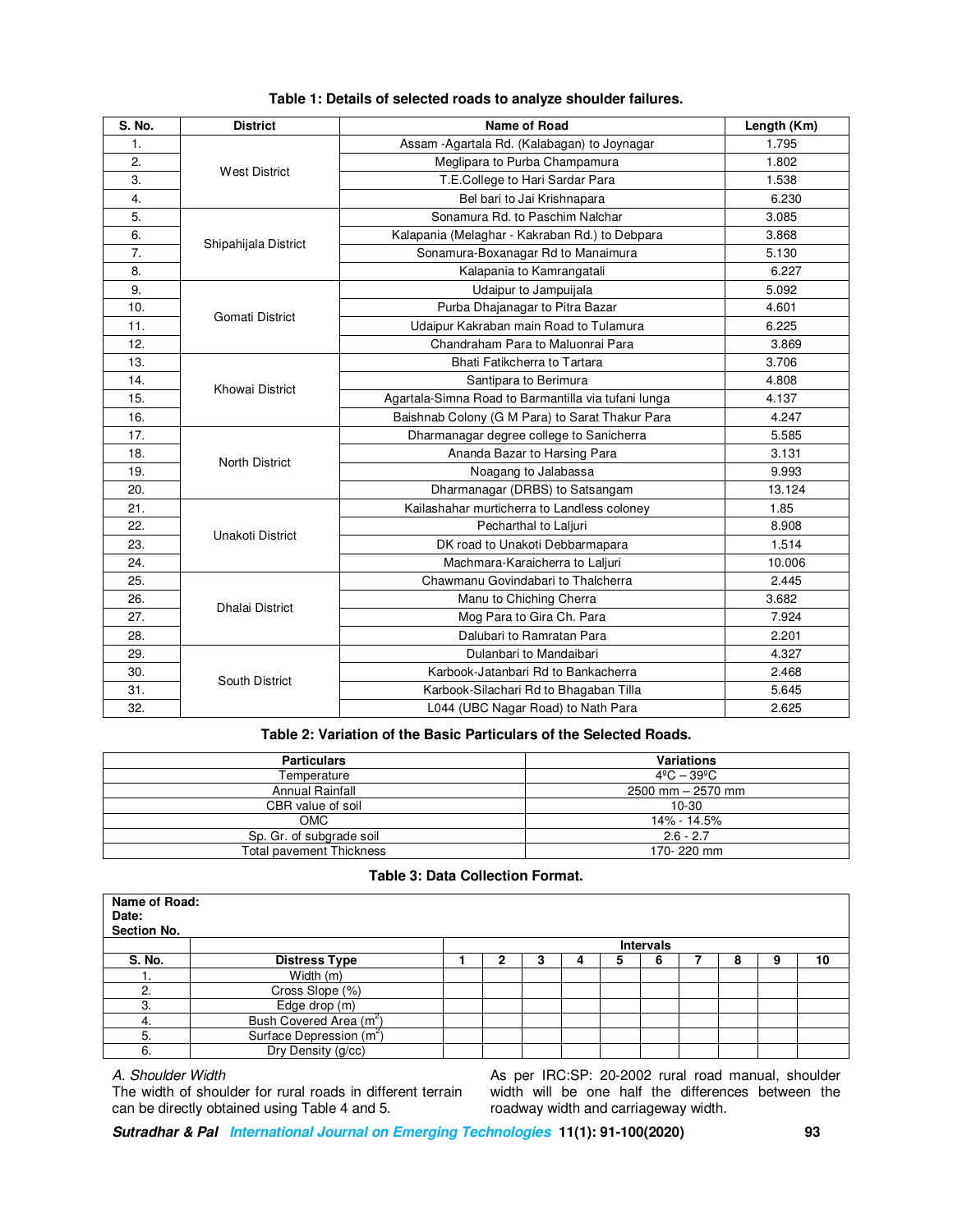#### *B. Cross Slope of Shoulder*

In order to drain out the surface water rapidly, the cross slope of shoulder should be greater than that of pavement. As per PMGSY road construction guidelines, a cross slope of 1 in 24 is considered as adequate for earthen shoulders. In this study, the surface inclination is measured using straight edge and tape. Surprisingly, it is observed that for all the selected roads, the inclination of the shoulder section is in opposite direction i.e. towards the pavement. As a result, rain water is accommodated at the edge of the pavement section which is very harmful to the structure. In this study, this type of inclination is termed as Negative Slope and considered as a severe shoulder failure.

#### *C. Edge drop*

The pavement surface and shoulder surface should be levelled and joined properly. In some of the cases, the thickness of shoulder is not maintained and the surface is not levelled with pavement surface. Again, during the maintenance of pavement section, pavement overlay is applied without raising the shoulder level. As a result, a huge difference is observed between the elevated pavement surface and the shoulder surface. In a long run, the continuous application of traffic load, at the edge of pavement, breaks the pavement structure which further forms a severe pavement failure. So, this is considered as a major structural failure of shoulder and the difference of vertical elevation is measured using ruler at a regular interval.

#### *D. Bush Covered Area*

It is observed that some area of the earthen shoulder is covered by bush or small shrubs. The presence of these shrubs is also one kind of shoulder failure as the root zone of the plants enters the sub grade profile and causes structural failure. Also, it prevents the free flow of surface water to drain off. Excessive vegetation along the road also reduces the line of sight for traffic. So, the area covered by bush and shrubs is considered as a drawback of shoulder section. Such type of failure data is collected by measuring the affected area using tape and ruler.

### *E. Surface Depression*

Numbers of depressions are observed on the shoulder section. Such kind of surface depression accumulates rain water which percolates through the pavement layers and causes structural failure of the pavement. Again, this type of occurrence hampers the comfortability of passengers and drivers. It increases roughness and reduces the overall shoulder performance. Thus, surface depression is considered as a major failure occurred on shoulder surface. Usually, it occurs due to insufficient compaction of sub grade layer and excessive rutting by wheel load.

### *F. Dry Density*

The subgrade soil of the carriageway section as well as the shoulder section shall be compacted properly i.e. the MDD value shall not be less than 100 percent of laboratory dry density adopting standard proctor compaction at its maximum dry density. If density is not proper during the compaction of shoulder, a huge settlement will occur after construction of the pavement. In this regard, to know the MDD value (lab), the DPR (Detailed Project Report) is collected from the construction agencies for the selected roads. In many cases, it is observed that compaction is done only in the carriageway portions and the shoulder portion is unmaintained due to the less priority of shoulder construction in rural roads. As shoulder serves as an emergency lane, in some of the roads, it is subjected to high settlement resulting in a huge shoulder drop.

**Table 4: Recommended roadway width.** 

| <b>Terrain classification</b> | Roadway width (m) |
|-------------------------------|-------------------|
| Plain and Rolling             | 7.5               |
| Montanious and Steep          | 6.0               |

**Table 5: Recommended carriageway width.** 

| <b>Terrain classification</b> | carriageway width (m) |  |  |  |  |
|-------------------------------|-----------------------|--|--|--|--|
| Rural roads (ODR and VR)      | 3.75                  |  |  |  |  |

### **VI. EXPERT OPINION SURVEY**

An expert opinion survey is carried out to give an authenticable grading to each shoulder section and to provide a stable benchmark to measure the present condition of the shoulder part. Different factors (narrow width, insufficient slope, edge drop, bush covered area, surface depression and inadequate dry density) of an ideal pavement shoulder are listed for rural roads. Total 20 site engineers are invited as experts to evaluate the failure data and to give a rating from 1 to 10 depending on the quality and serviceability of the existing structure. The most ideal section is rated as 10 and the worst condition is rated as 1 and the rests are rated as per their quality from 1 to 10. All the interviewers are experienced engineers in the field of road construction and maintenance work.

### **VII. ANN STUDY**

Now a days, Artificial Neural Network (ANN) is treating as very effectual computational tool for simulation work. The concept of ANN is developed from the Biological Neural System, which is a combination of Dendron, Neuron and Axon. In Biological Neural System, the Dendron receives signals and passes to Neuron, where the signal is processed. And Axons emits the processed signal as output. The same concept is applied in the modeling of Artificial Neural Network. Basically the network consists of three layers- input layer, output layer and hidden layer. Input layer collects the set of input parameters, output layer combines the ultimate cumulative findings and the hidden layer contains the information processing nodes.

Different mathematical computations are measured in hidden layer in a trial and error basis, and the most appropriate result is processed through output layer. For developing a particular network model, it is required to train the model with known input and output layer to compute the mathematical analyses through trial and error basis. After training the model with known data parameters, the network model will be ready for test analyse.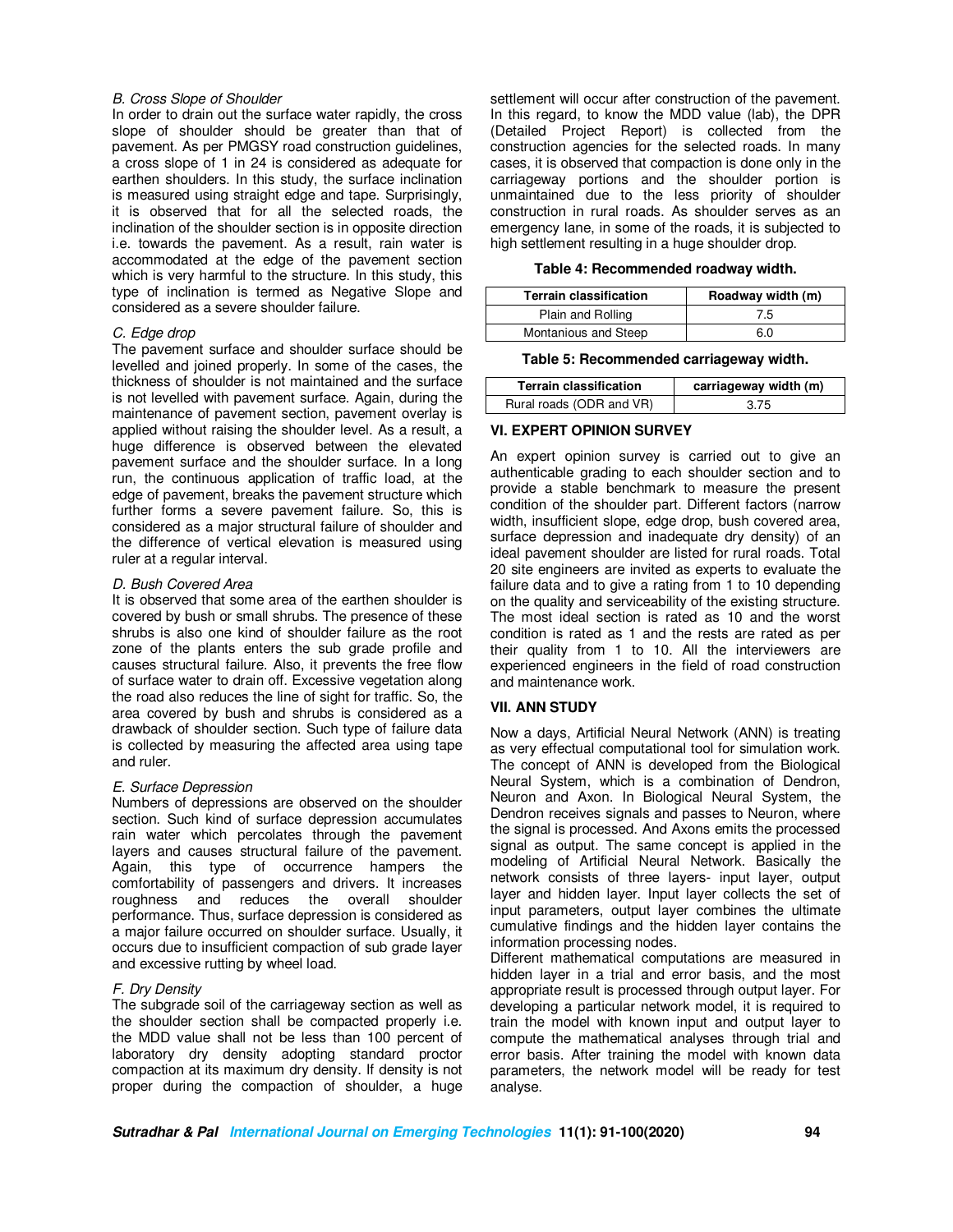| <b>SUMMARY</b>                                                        |
|-----------------------------------------------------------------------|
| 7 columns and 320 rows were analysed                                  |
| 0 columns and 3 rows were removed                                     |
| 6 data input columns were converted to 6 neural network input columns |
| Neural network used 6 input columns and 215 rows for its training.    |
| Data Cleaning                                                         |
| 3 values recognized as outlier.                                       |
| <b>Data Transformation</b>                                            |
| The following numeric columns were scaled:                            |
| WIDTH with Scale Factor $= 0.8$ .                                     |
| EDGE DROP with Scale Factor = $0.8$ ,                                 |
| CROSS-SLOPE with Scale Factor = 0.8,                                  |
| DRY DENSITY with Scale Factor = 0.8,                                  |
| BUSH COVERAGE with Scale Factor = 0.8,                                |
| SURFACE DEPRESSION with Scale Factor = $0.8$ ,                        |
| SCI with Scale Factor = $0.01197$ .                                   |
| <b>Data Subset Selection</b>                                          |
| Training subset (67.82%): 215 randomly selected records.              |
| Validation subset (16.09%): 51 randomly selected records.             |
| Test subset (16.09%): 51 randomly selected records.                   |

| <b>NETWORK PREPARATION RESULTS</b>                                        |
|---------------------------------------------------------------------------|
| <b>Network Topology</b>                                                   |
| Network type: feed-forward fully connected network.                       |
| Number of inputs: 6                                                       |
| Number of hidden layers: 1                                                |
| 3 hidden units in the 1st hidden layer.                                   |
| Number of outputs: 1                                                      |
| The topology was selected manually by user.                               |
| TRAINING AI GORITHM AND PARAMETERS                                        |
| Training algorithm: Quick propagation.                                    |
| Learning rate: 0.1                                                        |
| Quick propagation coefficient: 1.75                                       |
| Best network was retaining and restored.                                  |
| NUMBER OF RETRAINS                                                        |
| Network was trained 1 times.                                              |
| <b>Stop Training Conditions</b>                                           |
| MSE on training subset must drop below 0.01                               |
| Minimum improvement in error must be 0.0000001 during last 10 iterations. |
| Maximum allowed number of iterations: 1000                                |
| Training stop reason: error reduction became too low.                     |
| <b>Training Results</b>                                                   |
| Training subset.<br>Maximum absolute error: 0.4618                        |
| Minimum absolute error: 0.00097                                           |
| Average absolute error: 0.10128                                           |
| Average MSE: 0.01659                                                      |
| Test subset.                                                              |
| Maximum absolute error: 0.40417                                           |
| Minimum absolute error: 0.00129                                           |
| Average absolute error: 0.10447                                           |
| Average MSE: 0.018                                                        |

**Fig. 2.** Network Preparation Result.

## **VIII. ANN ANALYSIS**

As data collections are done at every 20m interval on each road section of 200m stretch. Therefore, for each section total 10 nos of observation sets are taken. Accordingly, for 32 roads, 320 nos of data sets are recorded. To conduct ANN analysis, it is required to train the software with a known input and output dataset. Once the model is established with known

parameters, the model will be ready to perform with testing datasets. More the number of training data sets, the accuracy level of the model will be more. Accordingly, it is required to divide the whole data set into two groups i.e. training data sets and testing data sets. Out of the 320 data sets, almost 67.82% data sets (215 nos of data sets) are taken to train the artificial network. Among the remaining 32.18% data subset; almost 16.09% data sets (51 nos of data sets) are taken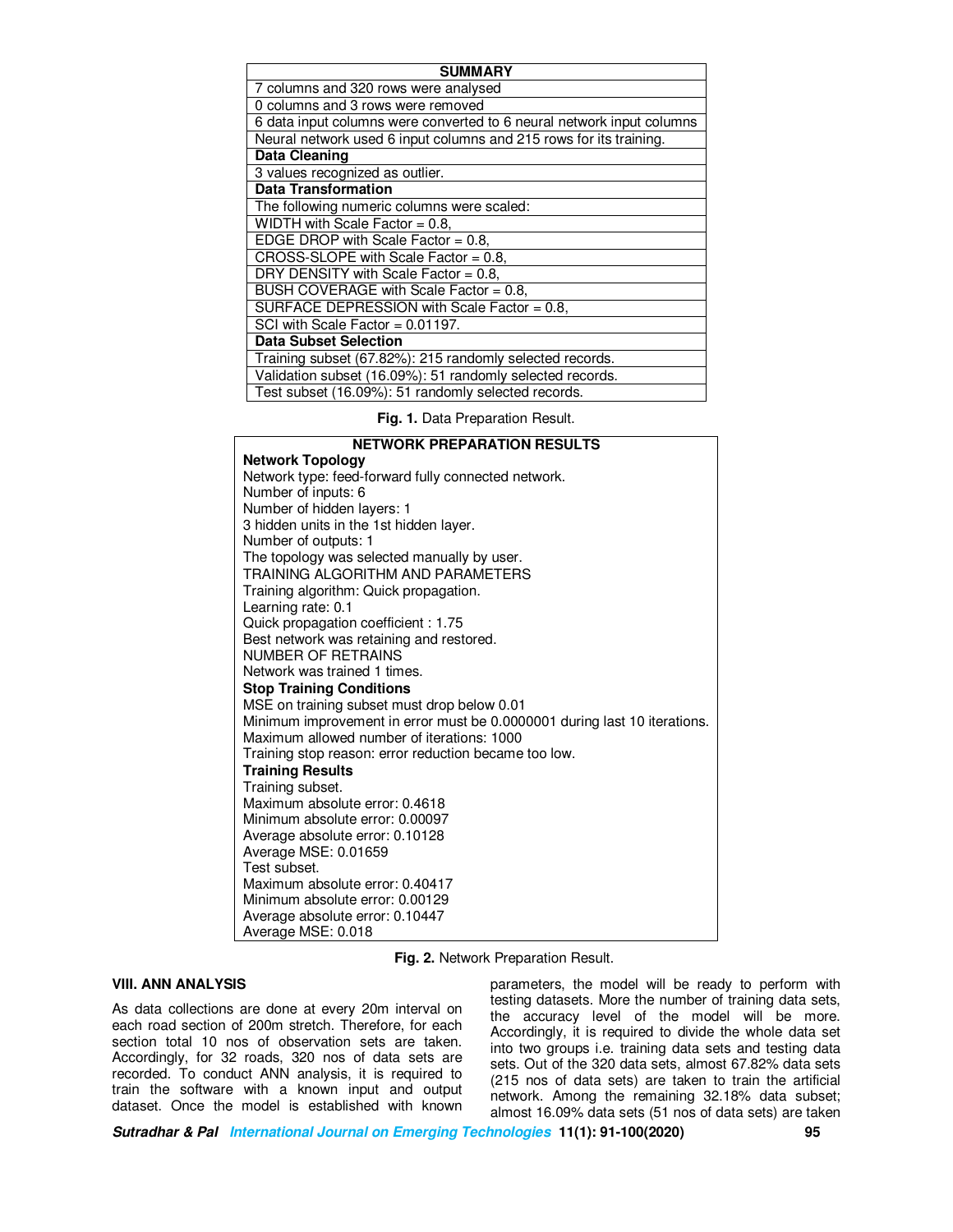as validation data subset and rest 16.09% data sets (51 nos of data sets) are taken as test data subset. The divisions of training, validating and testing data sets are randomly done by the software itself. Here two different analytical softwares are used to grow the ANN network i.e. Alyuda Forecaster and EasyNN Plus. Results of both the networks are almost symmetrical and the more accurate network is selected and granted for testing. The established model is saved in ".fnn" format and it can be further used to determine SCI. A detail of the data preparation result is shown in Fig. 1 and a detail of

the Network Preparation result is shown in Fig. 2. The Network diagram of the proposed model is shown in Fig. 3.

Using EasyNN Plus, a sensitivity analysis is conducted to determine the effect of each input parameter (Each failure types) on the output parameter (SCI). It is found that edge drop has the highest effect on SCI than other parameters and it is numbered as 0.6448 by the network. Whereas, Width of the Shoulder has the lowest effect on SCI and it is numbered as 0.1758 by the network. The result is shown in Fig. 4.



**Fig. 3.** Network Diagram.

| The first 6 of 6 Inputs in descending order.<br>Output column 6 SCI |                                                                                                                                    |                                                          |                                                          |                                                                                        |                             |  |  |  |
|---------------------------------------------------------------------|------------------------------------------------------------------------------------------------------------------------------------|----------------------------------------------------------|----------------------------------------------------------|----------------------------------------------------------------------------------------|-----------------------------|--|--|--|
| Column                                                              | <b>Input Name</b>                                                                                                                  | <b>Change from</b>                                       | to                                                       | <b>Sensitivity</b>                                                                     | <b>Relative Sensitivity</b> |  |  |  |
|                                                                     | <b>EDGE DROP</b><br><b>CROSS SLOPE</b><br><b>BUSH COVERAGE</b><br><b>SHOULDER DEPRESSION</b><br><b>DRY DENSITY</b><br><b>WIDTH</b> | 0.1220<br>0.0278<br>0.0000<br>0.0000<br>0.1130<br>0.0500 | 0.9160<br>0.9260<br>0.5330<br>0.6400<br>0.8260<br>0.9200 | 0.644855003<br>0.346125553<br>0.287581884<br>0.221283897<br>0.185509452<br>0.175845382 |                             |  |  |  |

**Fig. 4.** Sensitivity Analysis.

#### **IX. REGRESSION ANALYSIS**

Regression Analysis is used for estimating relationship among variables and predicting some occurrence. In this study, Multi Linear Regression Analysis is carried out using SPSS Software. Various factors: shoulder width, cross slope, edge drop, bush covered area, surface depression and Dry Density value are used as input variables, whereas the Shoulder Condition Index (SCI) is used as output variable. The equation is established to determine SCI with  $R^2$  value of 0.68. The results are mentioned in Tables 6-8.

SCI =  $2.52 + 2.22 \times 1 - 3.168 \times 2 - 3.78 \times 3 + 0.1 \times 4 0.9 \times 5 - 0.232 \times 6(1)$ 

where, SCI= Shoulder Condition Index;

 $X_1 = \text{width}$ ;  $X_{2}=$  edge drop;  $X_3$ = cross slope;

 $X_4$ = Dry Density value;

 $X_5$ = bush covered area;

 $X_6$ = surface depression

The impact of each distress parameter on Shoulder Condition Index is analyzed. Fig. 5 (a) shows the graph between SCI and Shoulder Width. Here the increased width of shoulder improves lateral support and the value of SCI is increasing. Fig. 5(b) shows the graph between SCI and Edge Drop. As edge drop weakens the edge of pavement, it reduces overall SCI.

**Sutradhar & Pal International Journal on Emerging Technologies 11(1): 91-100(2020) 96**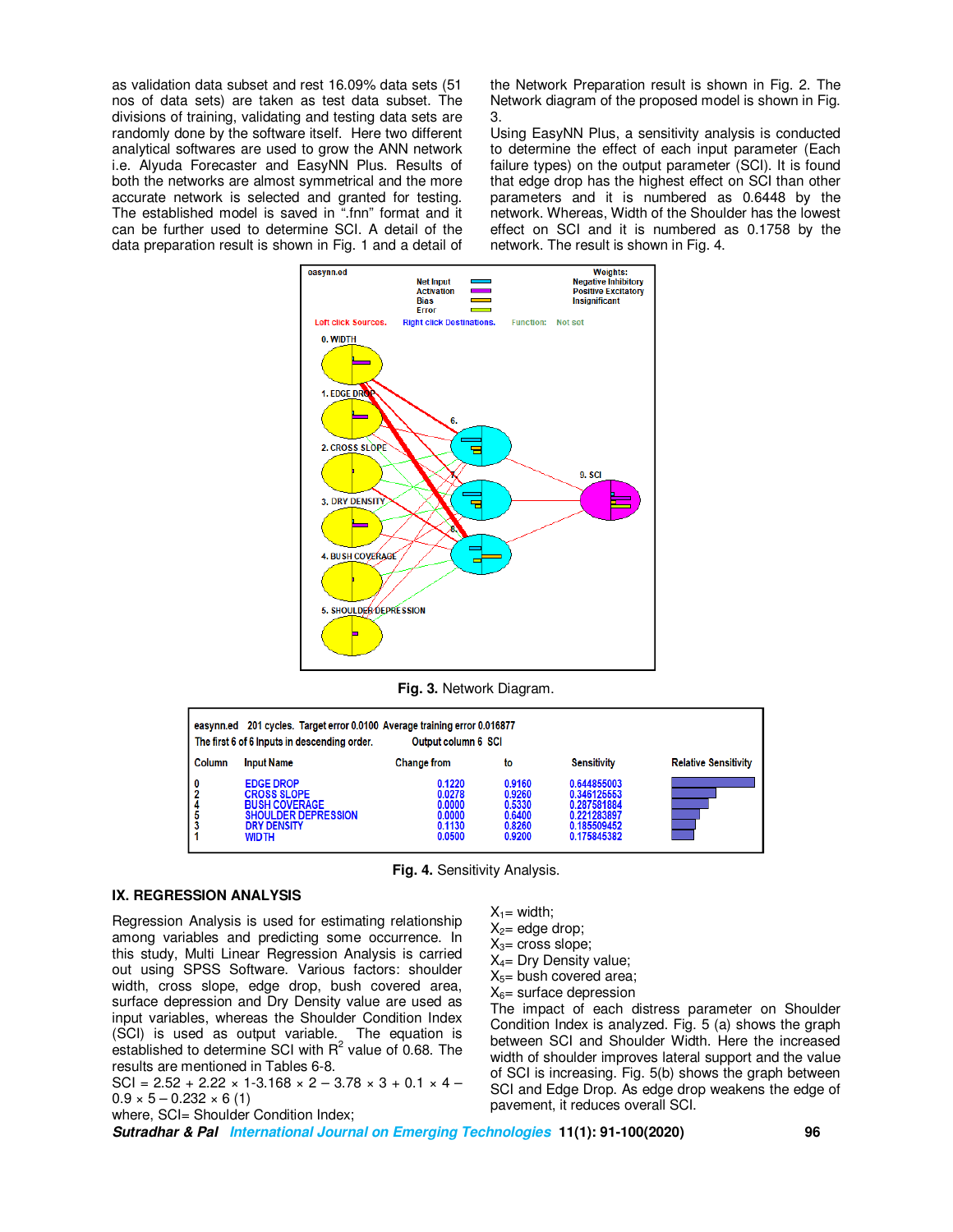Similarly, Fig. 5(c) shows the graph between SCI and Cross Slope. As the slope is in opposite direction, it is harmful to surface drainage purpose of the road. Thus, it reduces SCI value. Fig.  $\bar{5}$ (d) shows the graph between SCI and Dry density value. SCI increases with the

increase of dry density of subgrade soil of shoulder. The Fig. 5(e) and (f) show the graph of SCI with Bush Coverage and Surface Depression. Both the trend lines are in reducing direction i.e. both the parameters adversely affect the SCI.

| Table 6: Significance of the input parameters in Regression Analysis. |  |  |
|-----------------------------------------------------------------------|--|--|
|                                                                       |  |  |

| Model |                               | Unstandardized<br><b>Coefficients</b> |                   | <b>Standardized</b><br><b>Coefficients</b> |          |       | 95.0% Confidence Interval<br>for B |                       |  |
|-------|-------------------------------|---------------------------------------|-------------------|--------------------------------------------|----------|-------|------------------------------------|-----------------------|--|
|       |                               | в                                     | <b>Std. Error</b> | <b>Beta</b>                                |          | Sig.  | Lower<br>Bound                     | <b>Upper</b><br>Bound |  |
|       | (Constant)                    | 2.521                                 | 0.233             |                                            | 10.835   | 0.000 | 2.063                              | 2.979                 |  |
|       | <b>WIDTH</b>                  | 2.228                                 | 0.168             | 0.488                                      | 13.232   | 0.000 | 1.896                              | 2.559                 |  |
|       | EDGE DROP<br>$-3.168$         |                                       | 1.083             | $-0.104$                                   | $-2.925$ | 0.004 | $-5.299$                           | $-1.037$              |  |
|       | CROSSSLOPE                    | $-3.780$                              | 1.304             | $-0.103$                                   | $-2.899$ | 0.004 | $-6.345$                           | $-1.215$              |  |
|       | DRY DENSITY<br>0.102<br>0.008 |                                       |                   | 0.421                                      | 12.649   | 0.000 | 0.086                              | 0.118                 |  |
|       | <b>BUSH COVERAGE</b>          | $-0.904$                              | 0.168             | $-0.198$                                   | $-5.375$ | 0.000 | $-1.236$                           | $-0.573$              |  |
|       | SURFACE DEPRESSION            | $-0.232$                              | 0.025             | $-0.300$                                   | $-9.300$ | 0.000 | $-0.282$                           | $-0.183$              |  |

#### **Table 7: Model Summary.**

| Model |               | <b>Adiusted R</b><br>Std. Error of the |               |                 | <b>Change Statistics</b>  |         |                 |                 |                  |
|-------|---------------|----------------------------------------|---------------|-----------------|---------------------------|---------|-----------------|-----------------|------------------|
|       | n             | Sauare                                 | <b>Square</b> | <b>Estimate</b> | <b>R</b> Square<br>Change | Change  | df <sup>-</sup> | df <sub>2</sub> | Sig. F<br>Change |
|       | $0.827^\circ$ | 0.684                                  | 0.678         | .75053          | 0.684                     | 113.034 |                 | 313             | 0.000            |

| Model       | <b>Sum of Squares</b> | dt  | <b>Mean Square</b> |         | Sig.          |
|-------------|-----------------------|-----|--------------------|---------|---------------|
| Regression  | 382.031               |     | 63.672             | 113.034 | $0.000^\circ$ |
| Residual    | 176.312               | 313 | 0.563              |         |               |
| $\tau$ otal | 558.343               | 319 |                    |         |               |







(c) Impact of Cross Slope.



**Sutradhar & Pal International Journal on Emerging Technologies 11(1): 91-100(2020) 97**

#### **Table 8: ANOVA.**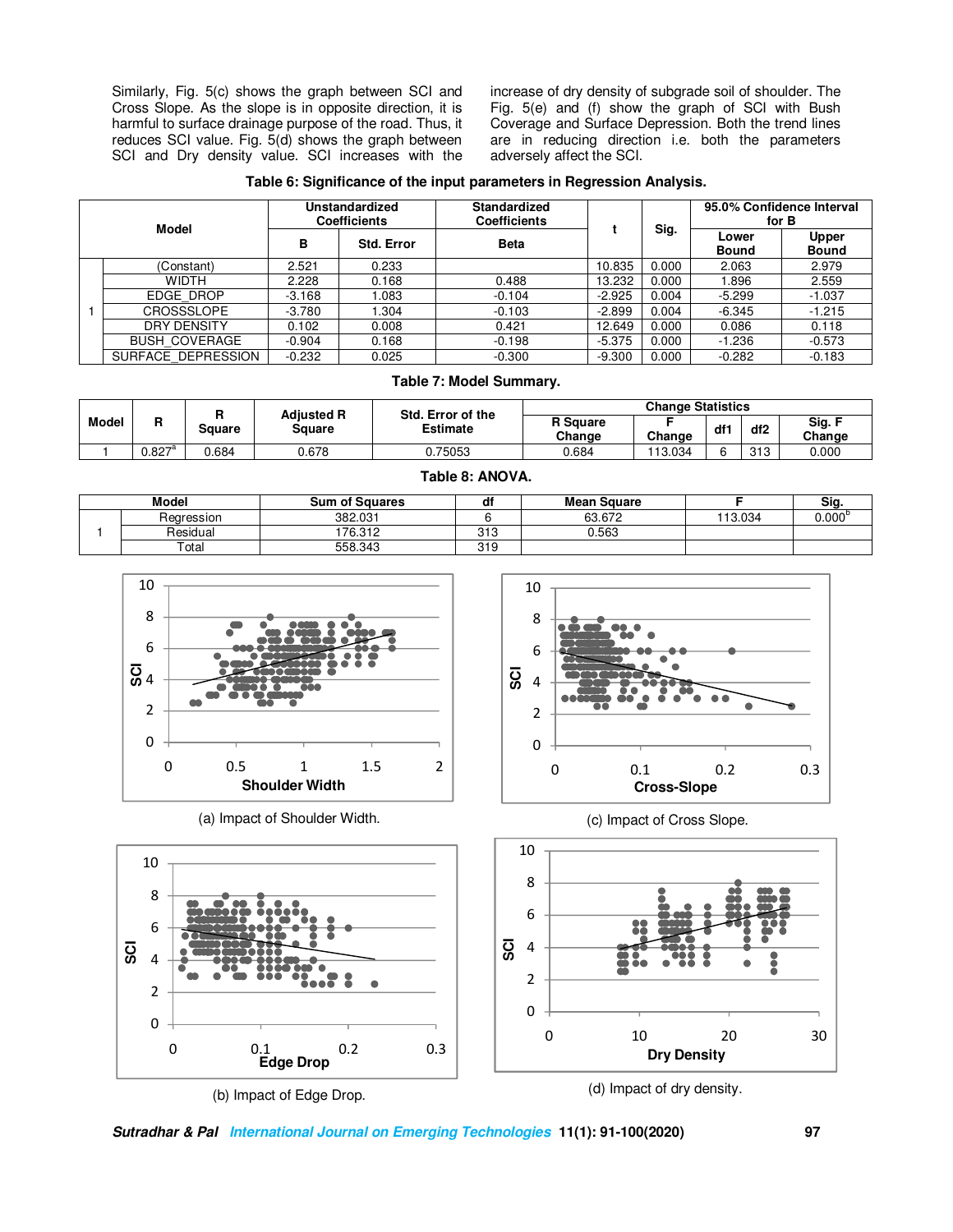

(e) Impact of Bush Covered Area (f) Impact of Surface Depression.

**Fig. 5.** Impact of each distress parameter on SCI.

## **X. VALIDATION**

The results of Regression Analysis and Artificial Neural Network models are validated by forecasted result & actual survey data. Another 20 data sets are run through the equation developed by regression analysis as well as the artificial neural network model and the output parameter, SCI, is predicted. The predicted result

is shown in Table 9. The Bar diagram of the result is shown in Fig 6. To compare both the predicted results & actual survey data, RMSE is calculated. It is found that RMSE values are 0.5149 & 0.5318 for regression and ANN respectively. F test is also conducted. Results are satisfactory. Details of the tests are shown in Table 10 and 11.



**Fig. 6.** Comparison of actual values and the predicted values.

### **Table 9: Comparison of Regression Analysis and Artificial Neural Network Results with Actual Data.**

| <b>ANN Predicted SCI</b> | <b>Regression Predicted SCI</b> | <b>Actual SCI</b> |
|--------------------------|---------------------------------|-------------------|
| 4.73                     | 4.90453                         | 4.5               |
| 4.76                     | 4.9654                          | 5                 |
| 4.63                     | 4.8802458                       | 5                 |
| 5.1                      | 5.381616                        | 5.5               |
| 4.99                     | 5.604516                        | 5.5               |
| 4.99                     | 5.7624792                       | 5                 |
| 4.85                     | 5.227941                        | 5                 |
| 4.39                     | 5.25292                         | 5                 |
| 4.17                     | 5.13144                         | 4.5               |
| $\overline{4}$           | 4.52646                         | 4.5               |
| 3.99                     | 4.9651852                       | 4.5               |
| 3.99                     | 4.976234                        | 4.5               |
| 3.98                     | 4.74032                         | 4                 |
| 3.93                     | 5.37653                         | 5                 |
| 3.6                      | 5.259932                        | 4.5               |
| 3.64                     | 5.2086694                       | 4.5               |
| 3.82                     | 5.32612                         | 4.5               |
| 3.71                     | 4.8635712                       | 4                 |
| 3.94                     | 4.6606154                       | 4.5               |
| 3.6                      | 4.5790098                       | 4                 |

**Sutradhar & Pal International Journal on Emerging Technologies 11(1): 91-100(2020) 98**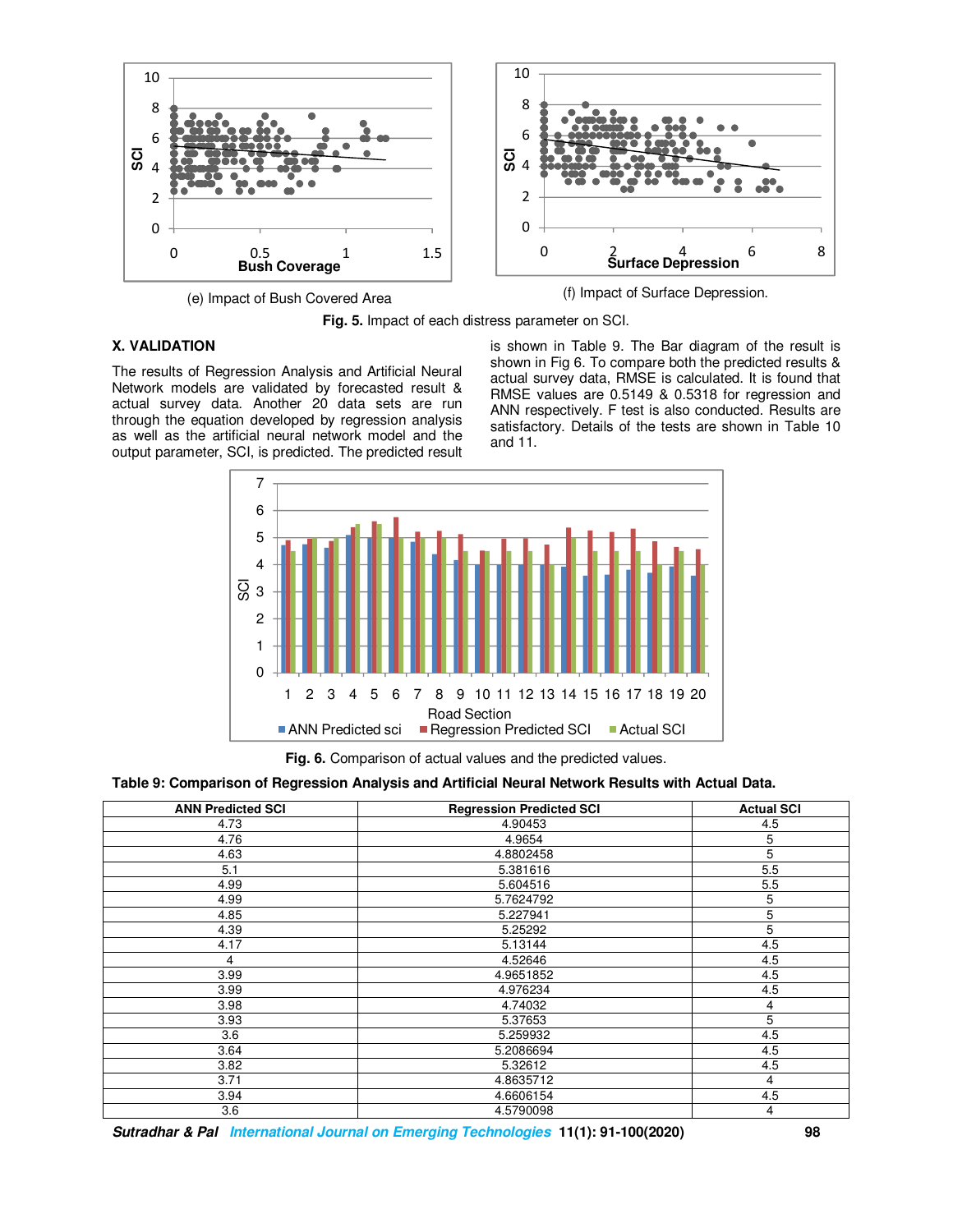| <b>F-Test Two-Sample for Variances</b> |            |            |  |  |  |
|----------------------------------------|------------|------------|--|--|--|
|                                        | Variable 1 | Variable 2 |  |  |  |
| Mean                                   | 4.675      | 5.079687   |  |  |  |
| Variance                               | 0.191447   | 0.109843   |  |  |  |
| Observations                           | 20         | 20         |  |  |  |
|                                        | 19         | 19         |  |  |  |
|                                        | 1.74292    |            |  |  |  |
| $P(F \le f)$ one-tail                  | 0.117506   |            |  |  |  |
| F Critical one-tail                    | 2.168252   | -          |  |  |  |

#### **Table 10: Result of F-Test comparing Actual SCI and predicted SCI using Regression Analysis.**

| Table 11: Result of F-Test comparing Actual SCI and predicted SCI using ANN. |  |  |
|------------------------------------------------------------------------------|--|--|
|                                                                              |  |  |

| <b>F-Test Two-Sample for Variances</b> |             |                          |  |  |
|----------------------------------------|-------------|--------------------------|--|--|
|                                        | Variable 1  | Variable 2               |  |  |
| Mean                                   | 4.675       | 4.2405                   |  |  |
| Variance                               | 0.191447368 | 0.263131316              |  |  |
| Observations                           | 20          | 20                       |  |  |
| df                                     | 19          | 19                       |  |  |
|                                        | 0.727573485 |                          |  |  |
| $P(F \le f)$ one-tail                  | 0.247403888 | $\overline{\phantom{a}}$ |  |  |
| F Critical one-tail                    | 0.461201089 |                          |  |  |

### **XI. DISCUSSION**

All the failures found in the shoulder sections in this study, are the result of lack importance in shoulder structure. All these failures affect the overall shoulder performance. Among these shoulder failures, edge drop affects the shoulder performance more. It creates a high elevation with pavement surface and may lead to severe accidents. The analytical tool shows satisfactory results to evaluate Shoulder Condition Index with F value 1.74 for Regression Analysis and 0.72 for ANN.

#### **XII. CONCLUSION**

In this study, a prediction model is developed to determine Shoulder Condition Index (SCI) of rural roads. The key findings of the study are expressed as follows:

– The major factors are found viz. narrow width, insufficient cross slope, bush covered area, surface depression, edge drop and inadequate density. All these factors have a vital role on the performance of pavement shoulder.

 $-$  A model (SCI = 2.52 + 2.22  $\times$  1 – 3.168  $\times$  2 – 3.78  $\times$  3  $+ 0.1 \times 4 - 0.9 \times 5 - 0.232 \times 6$  is established to determine SCI using ANN and Multi Linear Regression.

– ANN model and Regression equation are validated by comparing the predicted results with original field data. The RMSE values for the predicted results are 0.5149 and 0.5318 for Regression Equation and ANN model respectively. F Test is also conducted to validate the results.

The F values are 1.74 and 0.7275 for Regression Equation and ANN model respectively. Therefore, both the models are suitable to evaluate shoulder condition index.

– It is also observed that edge drop has more effect on SCI compared to the other factors; whereas the shoulder width variation has the lowest effect on SCI.

### **XIII. FUTURE SCOPE**

Some future recommendations of this present work may be suggested as per the following points:

– The evaluation process in the study is conducted for pavement shoulder, which may be extended for other road assets.

– The characteristics of roads, selected in the study are limited and a variation in the analysis can be done by changing the road particulars.

#### **ACKNOWLEDGEMENT**

The authors are grateful to the Director of National Institute of Technology Agartala for providing necessary research facilities. The authors are also thankful to the engineers for kind collaboration with the project conducting the preliminary surveys and expert opinion survey.

**Conflict of Interest.** The authors declare that there are no conflicts of interest regarding the publication of this paper.

### **REFERENCES**

[1]. Tarawneh, S., & Sarireh, M. (2013). Causes of cracks and deterioration of pavement on highways in Jordan from contractors' perspective. *Civil and Environmental Research Journal of the International Institute for Science Technology and Education (IISTE)*, *3*(10), 16-26.

[2]. Hong, F., & Prozzi, J. A. (2010). Roughness model accounting for heterogeneity based on in-service pavement performance data. *Journal of Transportation Engineering*, *136*(3), 205-213.

[3]. Prasad, J. R., Kanuganti, S., Bhanegaonkar, P. N., Sarkar, A. K., & Arkatkar, S. (2013). Development of relationship between roughness (IRI) and visible surface distresses: a study on PMGSY roads. *Procedia-Social and Behavioral Sciences*, *104*, 322-331.

[4]. Kumar, P., & Patel, V. (2009). Effect of various parameters on performance of PMGSY Roads. *Journal of the Institution of Engineers. India. Civil Engineering Division*, *90*(AOU), 3-8.

[5]. Prozzi J. A. (2001). Modeling pavement performance by combining field and experimental data. Ph. D. thesis, *University of California, Berkeley*. 1-126.